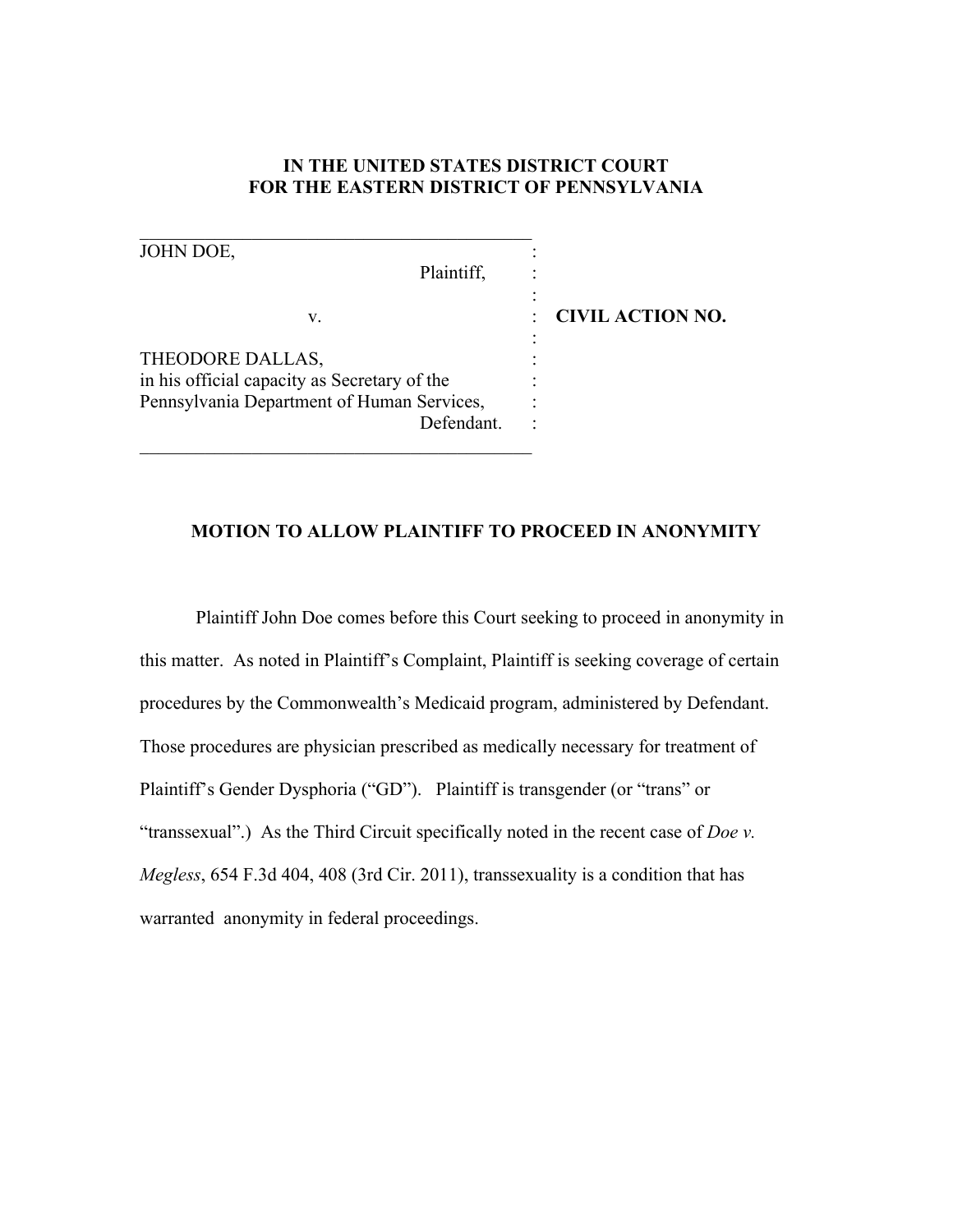A proposed form of Order granting the requested relief is enclosed.

Respectfully Submitted,

Date: February 17, 2016 /Julie Chovanes/

Julie Chovanes, Esq. Trans Resource Foundation LLC ("Trans-Help") P.O. Box 4307 Philadelphia, PA 19118 267-235-4570 jchovanes@chovanes.com

Paul R. Fitzmaurice, P.C. 130 Linden Avenue Haddonfield, NJ 08033 (856) 287-4902 PaulRFitmaurice@gmail.com

Counsel for Plaintiff John Doe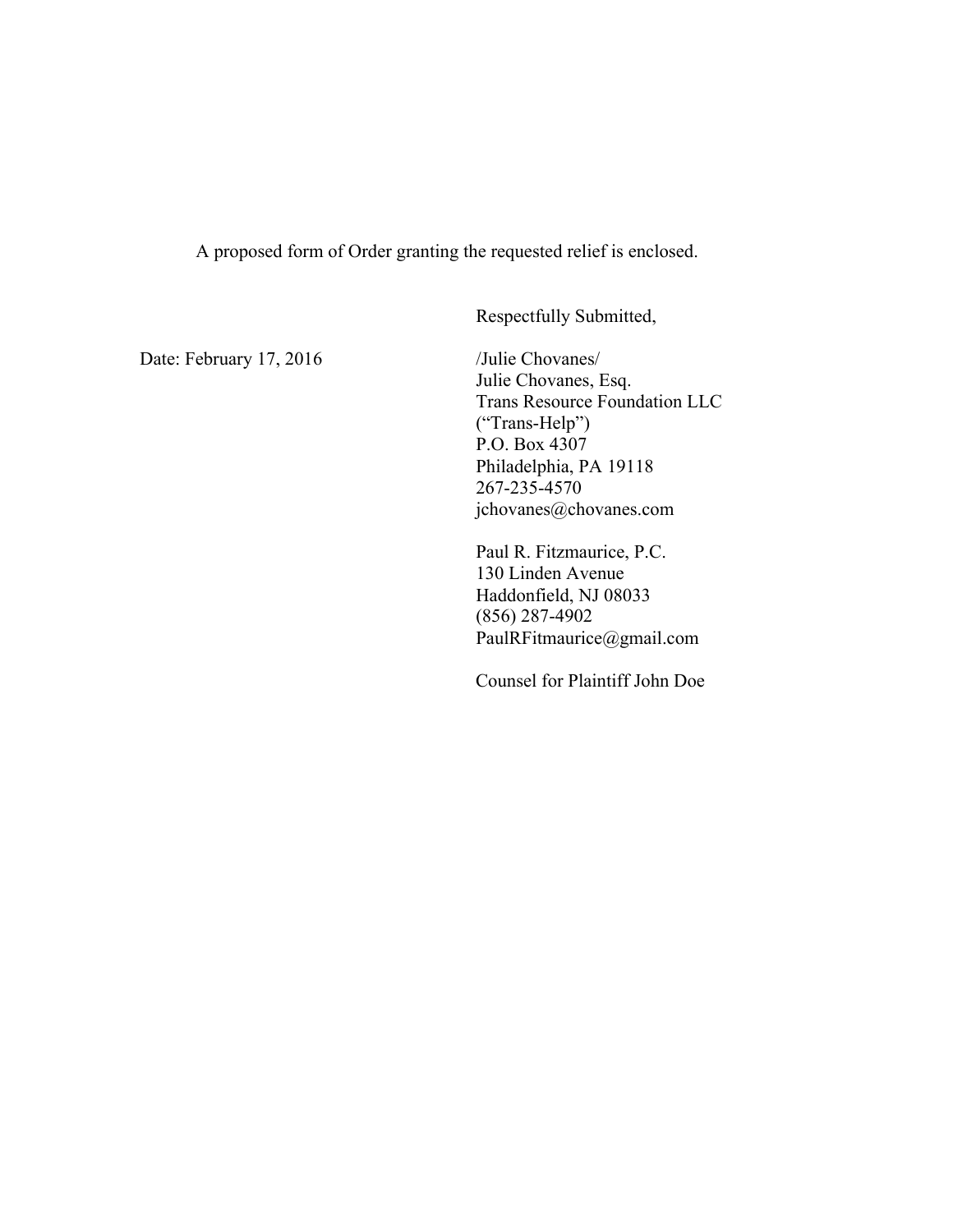## **IN THE UNITED STATES DISTRICT COURT FOR THE EASTERN DISTRICT OF PENNSYLVANIA**

:

:

JOHN DOE,

Plaintiff.

\_\_\_\_\_\_\_\_\_\_\_\_\_\_\_\_\_\_\_\_\_\_\_\_\_\_\_\_\_\_\_\_\_\_\_\_\_\_\_\_\_\_

v. : **CIVIL ACTION NO.**

THEODORE DALLAS, in his official capacity as Secretary of the : Pennsylvania Department of Human Services, : Defendant

\_\_\_\_\_\_\_\_\_\_\_\_\_\_\_\_\_\_\_\_\_\_\_\_\_\_\_\_\_\_\_\_\_\_\_\_\_\_\_\_\_\_

# **MEMORANDUM OF LAW IN SUPPORT OF PLAINTIFF'S MOTION TO PROCEED IN ANONYMITY**

### A. Introduction

Plaintiff John Doe has filed a Complaint herewith, alleging discrimination based on his Gender Dysphoria ("GD") by the Defendant, and is seeking coverage through the Commonwealth's Medicaid programs administered by Defendant.

Plaintiff is transgender ("trans" or transsexual") and fears that disclosure of his identity in connection with the lawsuit may lead to severe harm. Trans people are among the most powerless in society. (*See, e.g.,* Injustice At Every Turn, A Report of the National Transgender Discrimination Survey, available at

http://endtransdiscrimination.org/PDFs/NTDS\_Report.pdf: Ninety percent of transgender and gender nonconforming people report harassment, discrimination and mistreatment on the job, and the injustices they face have devastating economic and personal consequences.)

Plaintiff has been insulted, isolated and assaulted for being trans. (Declaration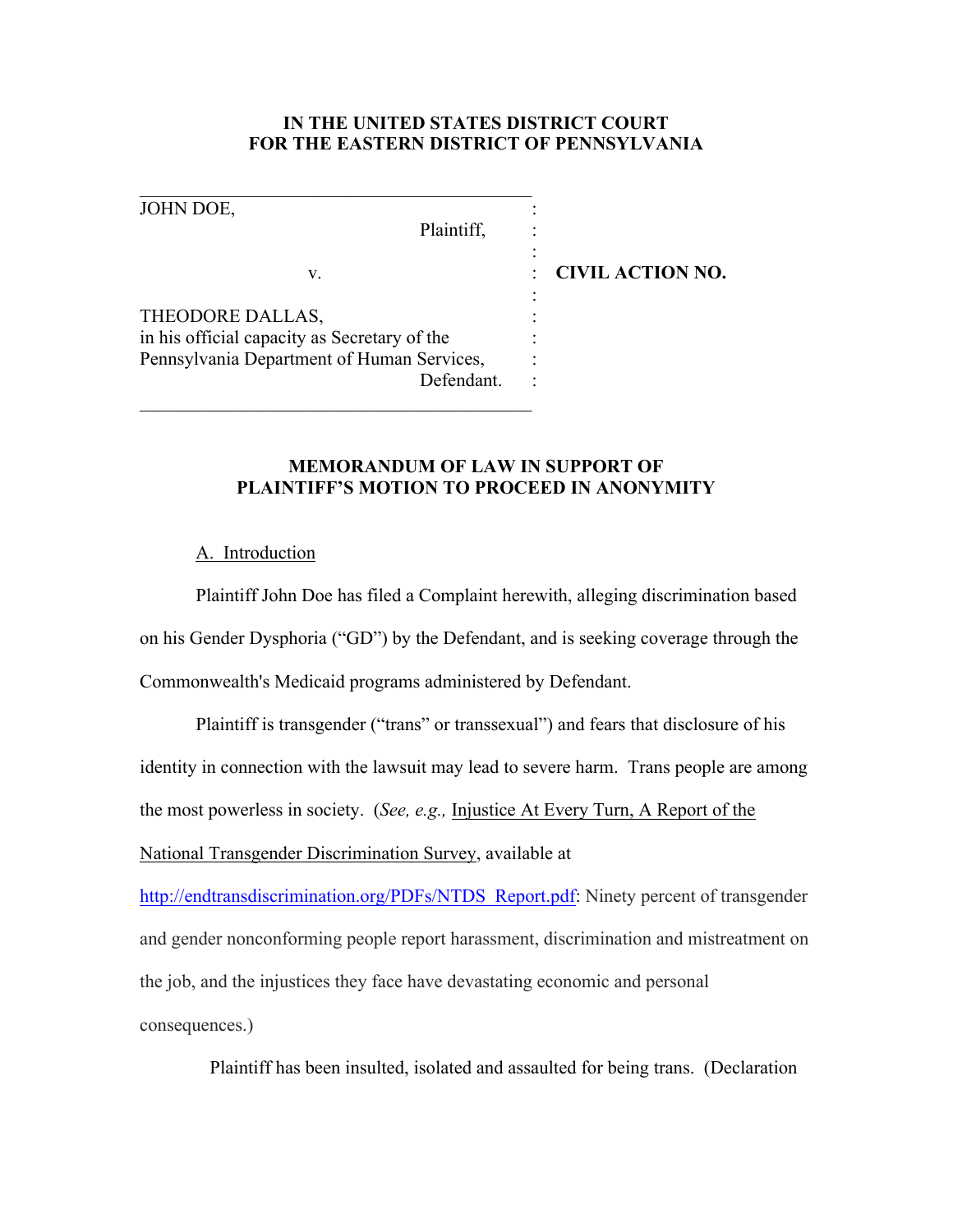of John Doe, para. 6, Exhibit A herewith (hereinafter ("Doe Declr. at para. \_\_.") Plaintiff supports himself on SSDI and SNAP ("food stamps.") *Id.* at para. 4. Based on his experience, Plaintiff fears that disclosure of his condition and the relief he seeks here will bring him severe harm. *Id*. at paras. 7-10.

#### B. The Law Favors Anonymity for Plaintiff

Federal Rule of Civil Procedure 10(a) requires a complaint to name all parties. Fed. R. Civ. P. 10(a). Rule 10(a) protects the public's legitimate interest in knowing all of the facts involved in a case, including the identities of the parties. However, in "exceptional cases" courts have allowed a party to proceed anonymously. *Doe v. Megless*, 654 F.3d 404, 408 (3rd Cir. 2011). Plaintiff must show "both (1) a fear of severe harm, and (2) that the fear of severe harm is reasonable . . . The circumstances of a case determine whether a pseudonym is justified, and have included cases involving abortion, birth control, *transsexuality*, mental illness, welfare rights of illegitimate children, AIDS, and homosexuality." Id. at 408. (emphasis added, quotations, citations omitted.)

The court in *Megless* adopted "non-exhaustive" factors from *Doe v. Provident Life and Acc. Ins. Co.,* 176 F.R.D. 464, 467 (E.D. Pa. 1997) to help analyze whether anonymity is warranted. The relevant factors favoring anonymity are:

(1) the extent the litigant's identity has been kept confidential;

(2) the basis on which disclosure is feared or avoided, and its substantiality;

(3) the magnitude of the public interest in maintaining the litigant's confidentiality;

(4) whether, due to purely legal issues, there is an atypically weak public

2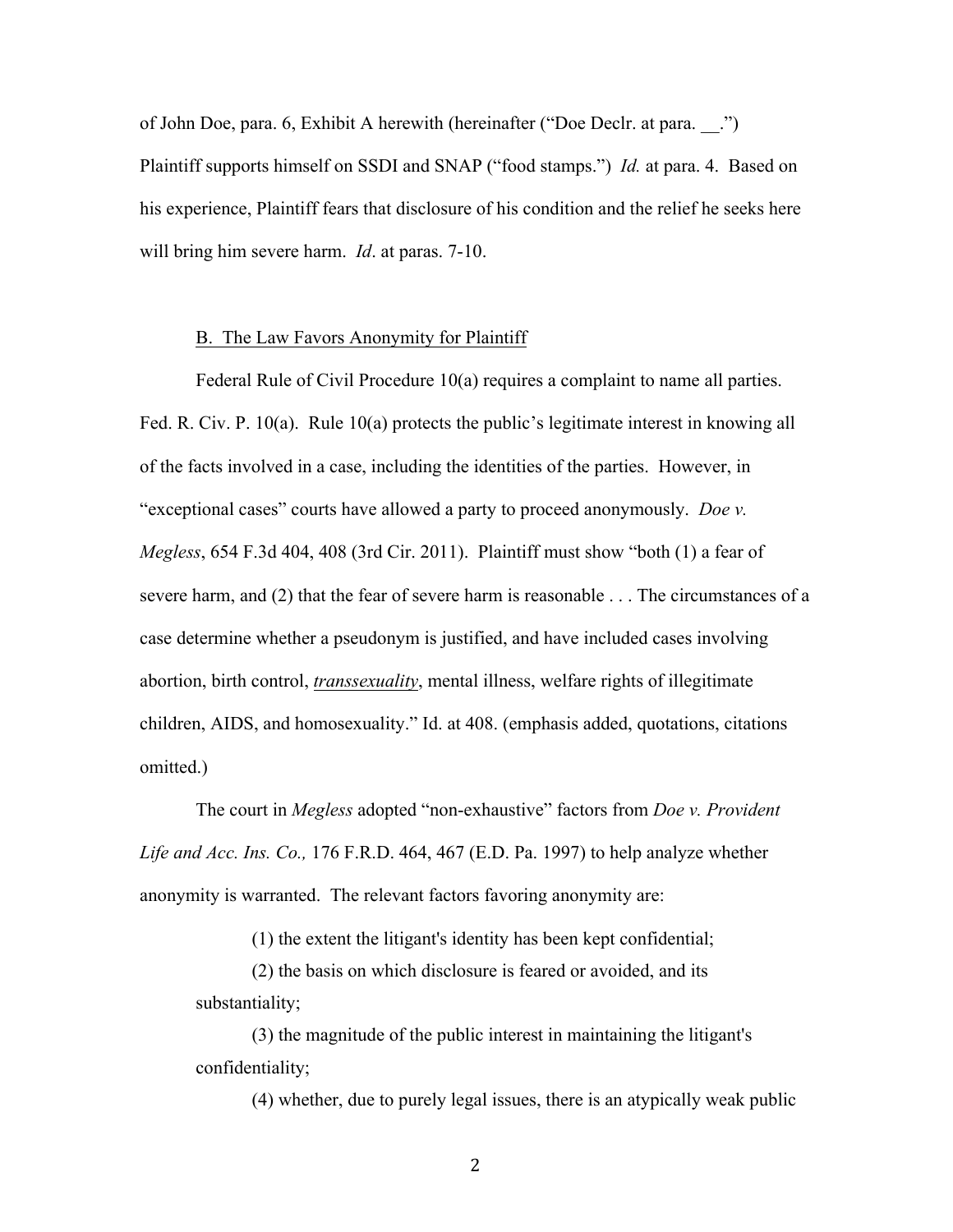interest in knowing the litigant's identity;…; and,

(6) whether the litigant has illegitimate ulterior motives.<sup>1</sup>

The relevant factors disfavoring anonymity are:

(1) universal public interest in accessing a litigant's identity;

(2) whether, due to subject matter, the litigant's status as a public figure or otherwise, weighs strongly towards knowing [the litigant's] identity, beyond the public's interest; and,

(3) whether opposing counsel, the public, or the press is illegitimately motivated.

*Megless*, 654 F.3d at 409 (citing *Provident Life,* 176 F.R.D. at 467).

Each of the relevant *Provident Life* factors support Plaintiff's Motion.

(1) The extent the litigant's identity has been kept confidential.

John Doe's identity has been kept as confidential in this litigation. See Compl. ¶

9: "Plaintiff is appearing here under a pseudonym." Plaintiff has maintained his anonymity throughout the Complaint.

## (2) The basis on which disclosure is feared or avoided, and its substantiality.

By filing this motion, Doe is seeking to maintain his confidential information as confidential. The public identification of Doe as a transgender male Medicaid recipient seeking Gender Confirmation Surgery would attach a significant stigma to Doe under his public name and cause him severe harm, as well as disclose the most intimate details of Doe's anatomy and mental state. Moreover, there is no general legal protection in

<sup>&</sup>lt;sup>1</sup> The fifth factor, "[W]ill the claim be resolved on its merits if the litigant is denied the opportunity to proceed using a pseudonym, or will the litigant potentially sacrifice a potentially valid claim simply to preserve their anonymity?" is neutral as there is no such indication by Plaintiff.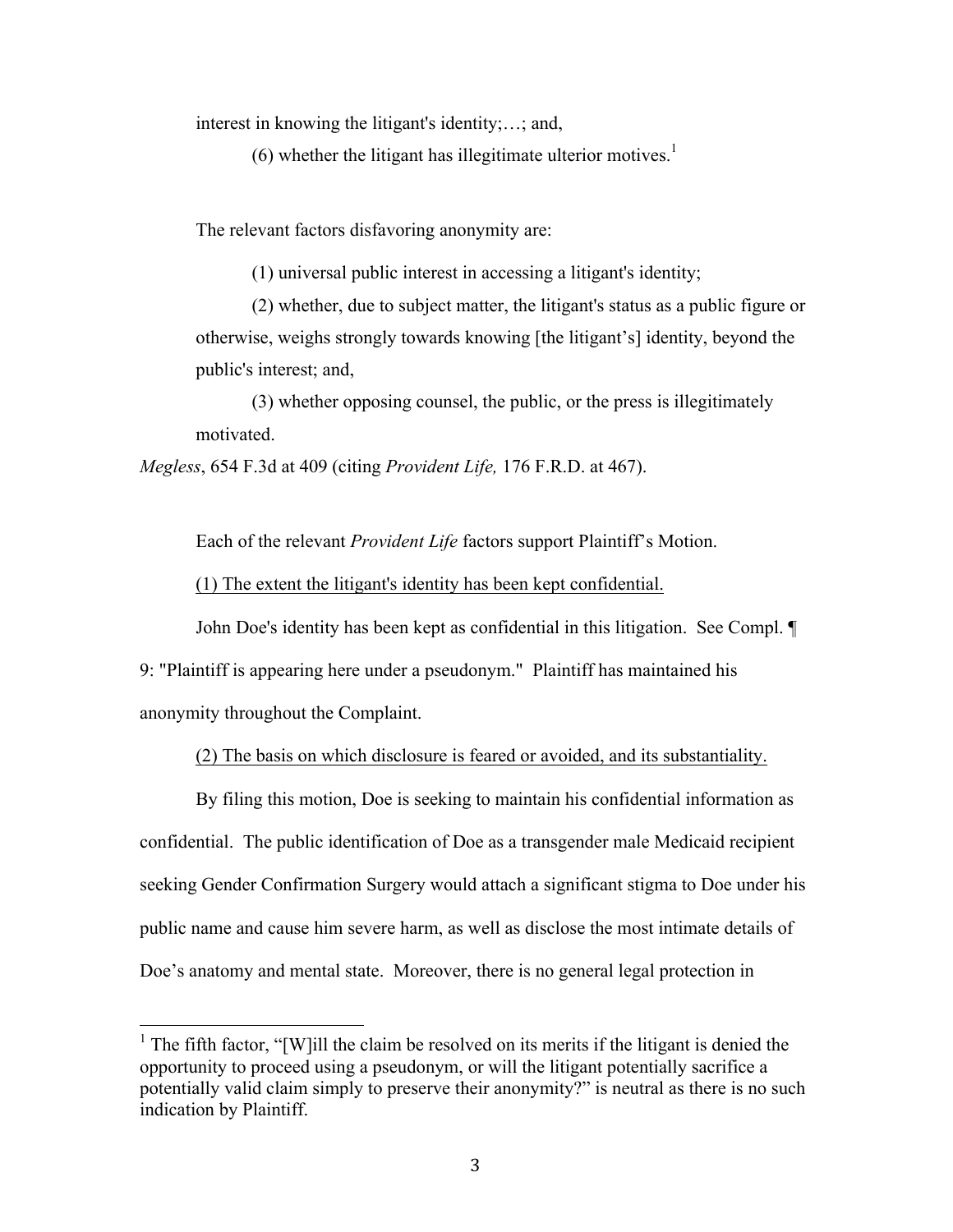Pennsylvania against trans discrimination in employment, and he believes, based upon his experience, that disclosure of his involvement in this matter will harm him economically as well. (*See generally* Doe Declr. at paras. 5-10.)

## (3) The magnitude of the public interest in maintaining the litigant's confidentiality.

Unfortunately, in our society, trans people are stigmatized. The abuse they are subjected to ranges from mocking and harmful comments in the media, to estrangement, suicide and murder. (*See*, *e.g.,* Injustice At Every Turn, A Report of the National Transgender Discrimination Survey, available at

http://endtransdiscrimination.org/PDFs/NTDS\_Report.pdf: Ninety percent of transgender and gender nonconforming people report harassment, discrimination and mistreatment on the job, and the injustices they face have devastating economic and personal consequences.) As in *Provident Life*, there is public interest in preventing further stigmatization of trans people and in fact it is in the public interest as well to protect Plaintiff's identity to avoid deterring trans people from proceeding in court to vindicate their rights.

The Second Circuit has reasoned that "[t]he Constitution does indeed protect the right to maintain confidentiality of one's transsexualism…transsexualism is [an] unusual condition that is likely to provoke both an intense desire to maintain one's medical confidentiality, as well as hostility and intolerance from others." *Powell v. Schriver*, 175 F.3d 107, 111 (2d Cir. 1999). See also the Third Circuit in *Doe v. Delie*, 257 F.3d 309, 315-16 (3d Cir. 2001) (Privacy of health matters of trans inmate constitutionally protected.)

(4) Whether, due to purely legal issues, there is an atypically weak public interest

4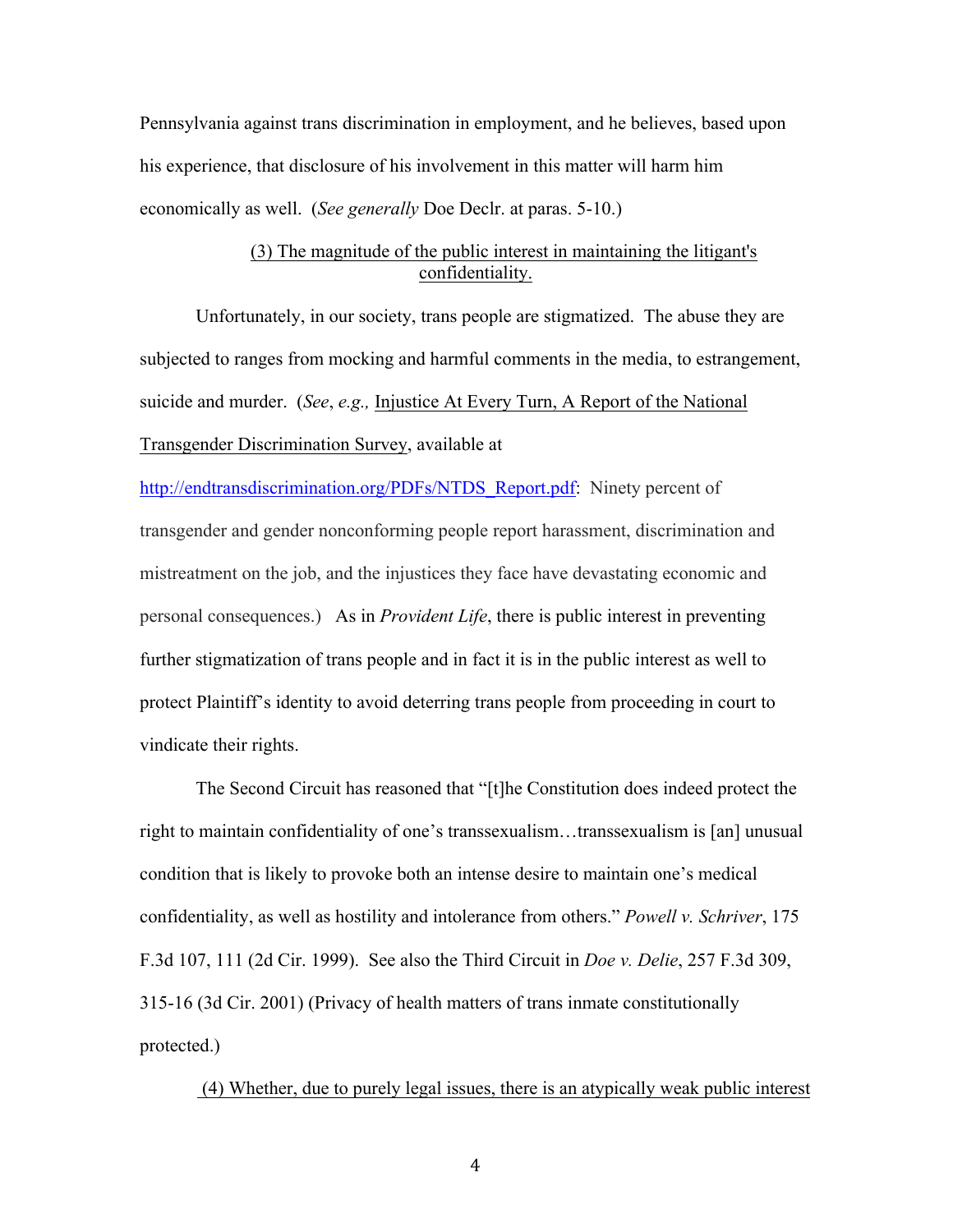#### in knowing the litigant's identity.

This matter concerns purely legal issues. The Complaint has three counts, all grounded in unlawful discrimination: whether the Defendant's actions in administering the Commonwealth's ban on medically necessary treatment of Medicaid eligible people with a GD diagnosis are unlawful. Plaintiff's personal identity is not relevant to this matter. Any public interest in this case is not on Plaintiff's identity but, rather, on the legal issues at the heart of this matter.

#### (6) Whether the litigant has illegitimate ulterior motives.

Plaintiff's motives are entirely legitimate: to be provided with medically necessary health care through Pennsylvania's Medicaid program.

#### The Other *Provident Life* Factors

None of the relevant factors disfavoring anonymity are present here. There is no universal public interest in accessing this litigant's identity; nothing weighs strongly towards knowing Plaintiff's identity, and no other identified parties are illegitimately motivated to the best of Plaintiff's knowledge. Plaintiff is not a public figure and disclosure of his identity would not further the public interest.

#### C. Conclusion

All the relevant *Provident Life* factors favor anonymity in this matter. None of the relevant factors disfavoring anonymity are present here. There is no universal public interest in accessing this litigant's identity; nothing weighs strongly towards knowing Plaintiff's identity, and no other identified parties are illegitimately motivated to the best of Plaintiff's knowledge.

Accordingly, Plaintiff John Doe respectfully requests the Court grant his request

5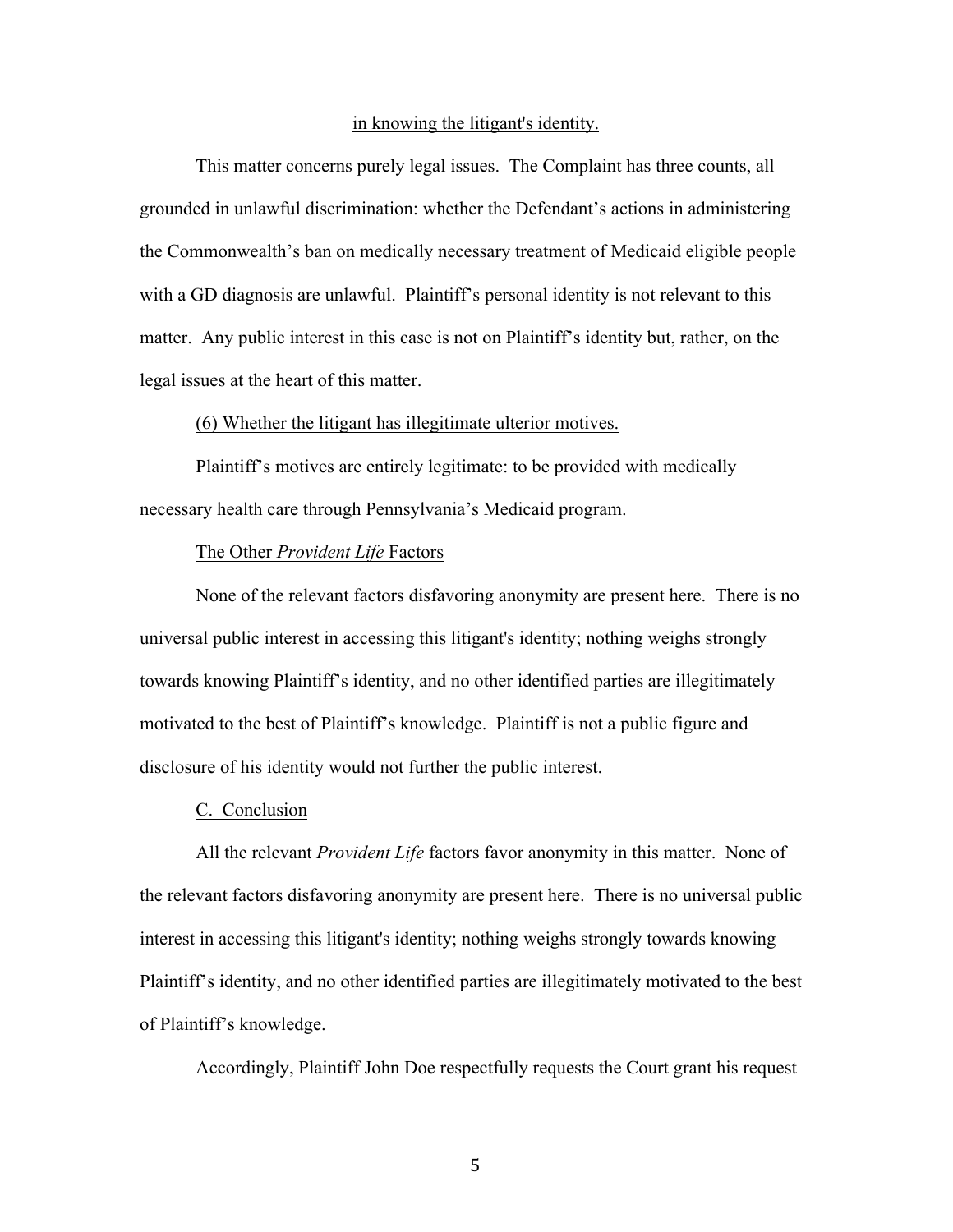for anonymity in this matter.

Date: February 17, 2016 /Julie Chovanes/

Respectfully Submitted,

Julie Chovanes, Esq. Trans Resource Foundation LLC ("Trans-Help") P.O. Box 4307 Philadelphia, PA 19118 267-235-4570 jchovanes@chovanes.com

Paul R. Fitzmaurice, P.C. 130 Linden Avenue Haddonfield, NJ 08033 (856) 287-4902 PaulRFitmaurice@gmail.com

Counsel for Plaintiff John Doe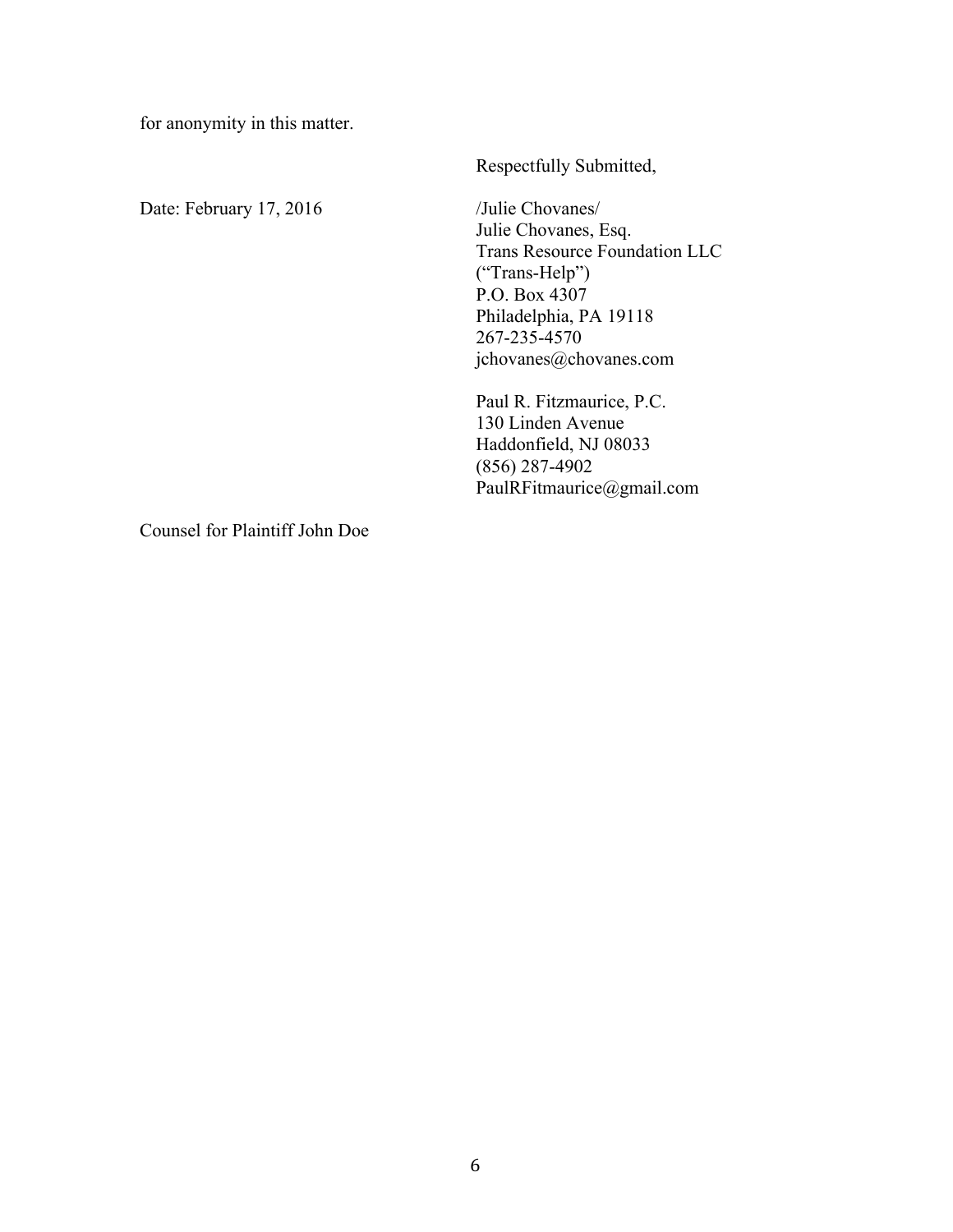# **EXHIBIT A**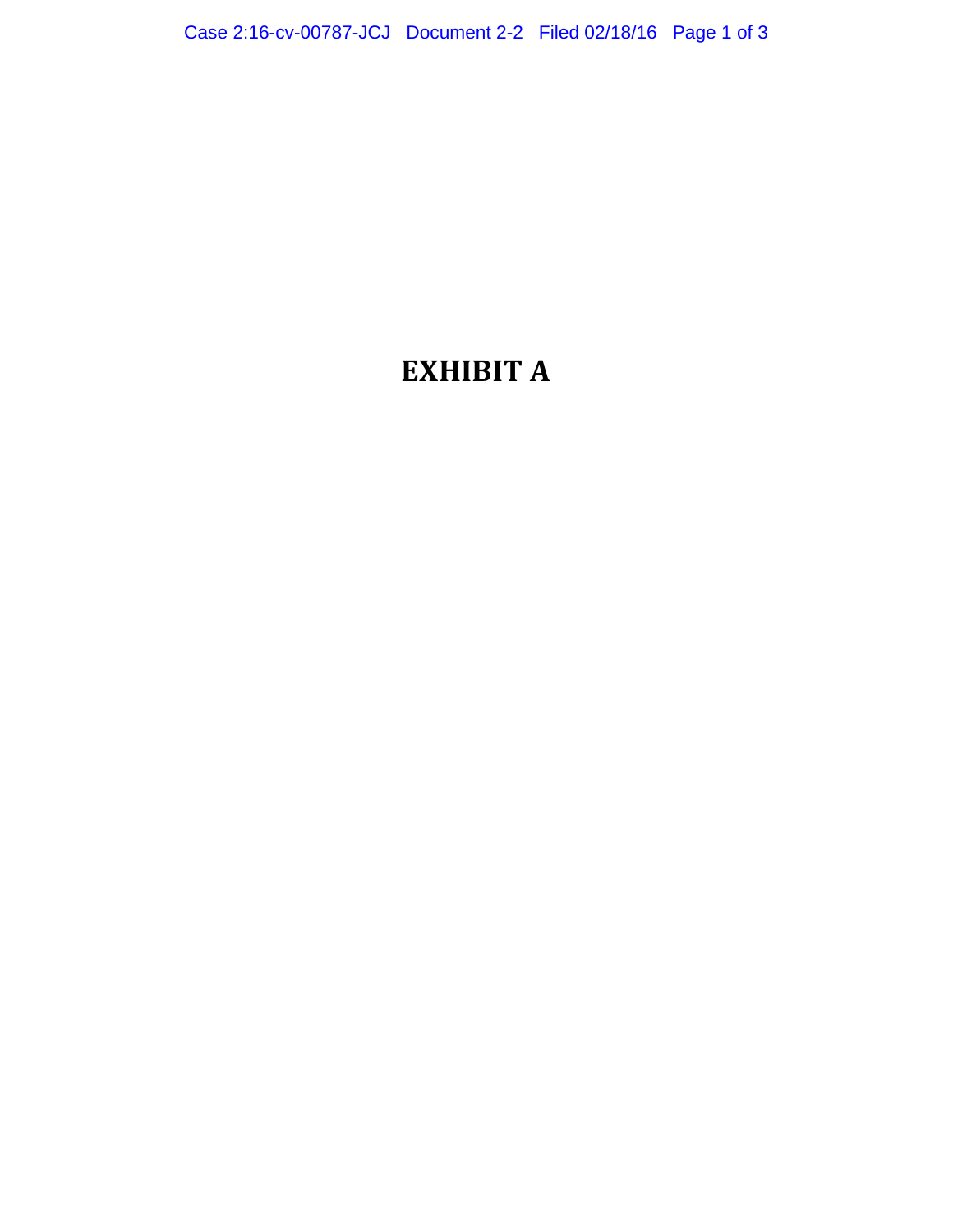# **IN THE UNITED STATES DISTRICT COURT FOR THE EASTERN DISTRICT OF PENNSYLVANIA**

| JOHN DOE,                                    |                         |
|----------------------------------------------|-------------------------|
| Plaintiff,                                   |                         |
|                                              |                         |
| V.                                           | <b>CIVIL ACTION NO.</b> |
|                                              |                         |
| THEODORE DALLAS,                             |                         |
| in his official capacity as Secretary of the |                         |
| Pennsylvania Department of Human Services,   |                         |
| Defendant.                                   |                         |
|                                              |                         |

## **DECLARATION OF PLAINTIFF JOHN DOE IN SUPPORT OF PLAINTIFF'S MOTION TO PROCEED IN ANONYMITY**

1. I am the Plaintiff in the above captioned matter.

2. I am transgender (or "trans" or transsexual".)

\_\_\_\_\_\_\_\_\_\_\_\_\_\_\_\_\_\_\_\_\_\_\_\_\_\_\_\_\_\_\_\_\_\_\_\_\_\_\_\_\_\_

3. I am a Medicaid recipient residing in Delaware County, Pennsylvania. I am 30

years old and have received Medicaid benefits since 2013.

4. I support myself with Supplemental Security Disability Income and SNAP

assistance.

5. Throughout my life I have been estranged from family and friends because I am trans.

6. Throughout my life, I have been insulted, isolated and assaulted for being trans.

7. I fear that disclosure of my condition in the present matter, as well as details of my most personal health matters, will harm me even more in the future.